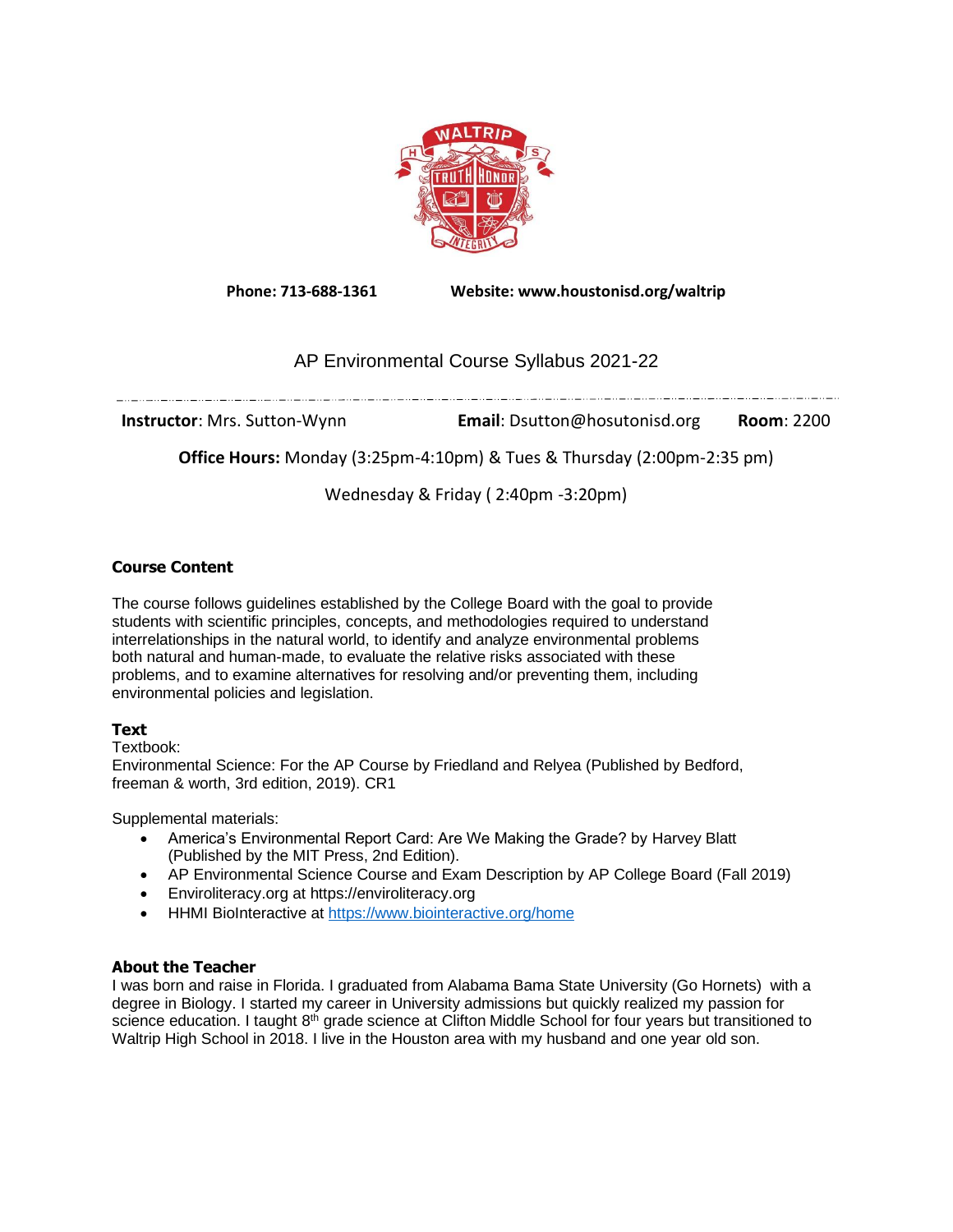## **Ongoing Objectives**

- Students will be able to explore specific real-world environmental issues and gain an awareness of the science behind these issues. Students will explore the impact of our growing human population and understand that they have a stake in the future of the environment.
- Labs are conducted (exceeding the minimum 25% instructional time as required by the College Board). Some labs require individual research and data gathering and others have groups of 3–4 students work together. Ongoing field studies and long-term projects are incorporated into lab time.
- Students are expected to sit for the AP Environmental science exam on **May 3, 2022 at 8am**

## **Scientific Journal**

• Students are required to keep and maintain their scientific journal that will be graded every 6 weeks. Students should keep notes, labs and activities in their notebook. We will set up notebooks in class.

## **Grading Scale**

| Late work must have parent form.                                       |     |  |  |  |  |
|------------------------------------------------------------------------|-----|--|--|--|--|
| It is essential that you complete and turn in all assignments on time. |     |  |  |  |  |
| Participation                                                          | 10% |  |  |  |  |
| Daily Work/Homework/Quizzes                                            | 25% |  |  |  |  |
| Labs and Free Response Questions                                       | 30% |  |  |  |  |
| Exams                                                                  | 35% |  |  |  |  |

## **Tests:**

All tests in this class will be timed. This is to prepare you for the AP Exam. Tests will be multiple choice and free response. It is my responsibility as an AP teacher to prepare students for the AP Exam. There will be a practice exam in April to help make sure you are ready.

#### Attendance and Participation

Attendance and participation are required; it is difficult to learn the content if you are not present in class. You class participation and attendance can be a deciding factor if your class average straddles two grades. Be sure to see me about any missed work if you are absent.

#### **Daily Required Materials**

|  | laptop | 2. pen | 3. Science Journal | 4. paper |
|--|--------|--------|--------------------|----------|
|--|--------|--------|--------------------|----------|

#### **APES Topic Outline**

The following is an outline of the topics will be covered during this course. The percentages indicate the approximate emphasis that will be placed on that topic area both in this course and on the APES exam in May. The sequence of topics is approximate**.**

- Earth Systems and Resources (10-15%)
	- o Earth Science concepts
	- o The Atmosphere
	- o Global Water Resources and Use
	- o Soil and Soil dynamics
- The Living World (10-15%)
	- o Ecosystem Structure
	- o Energy Flow